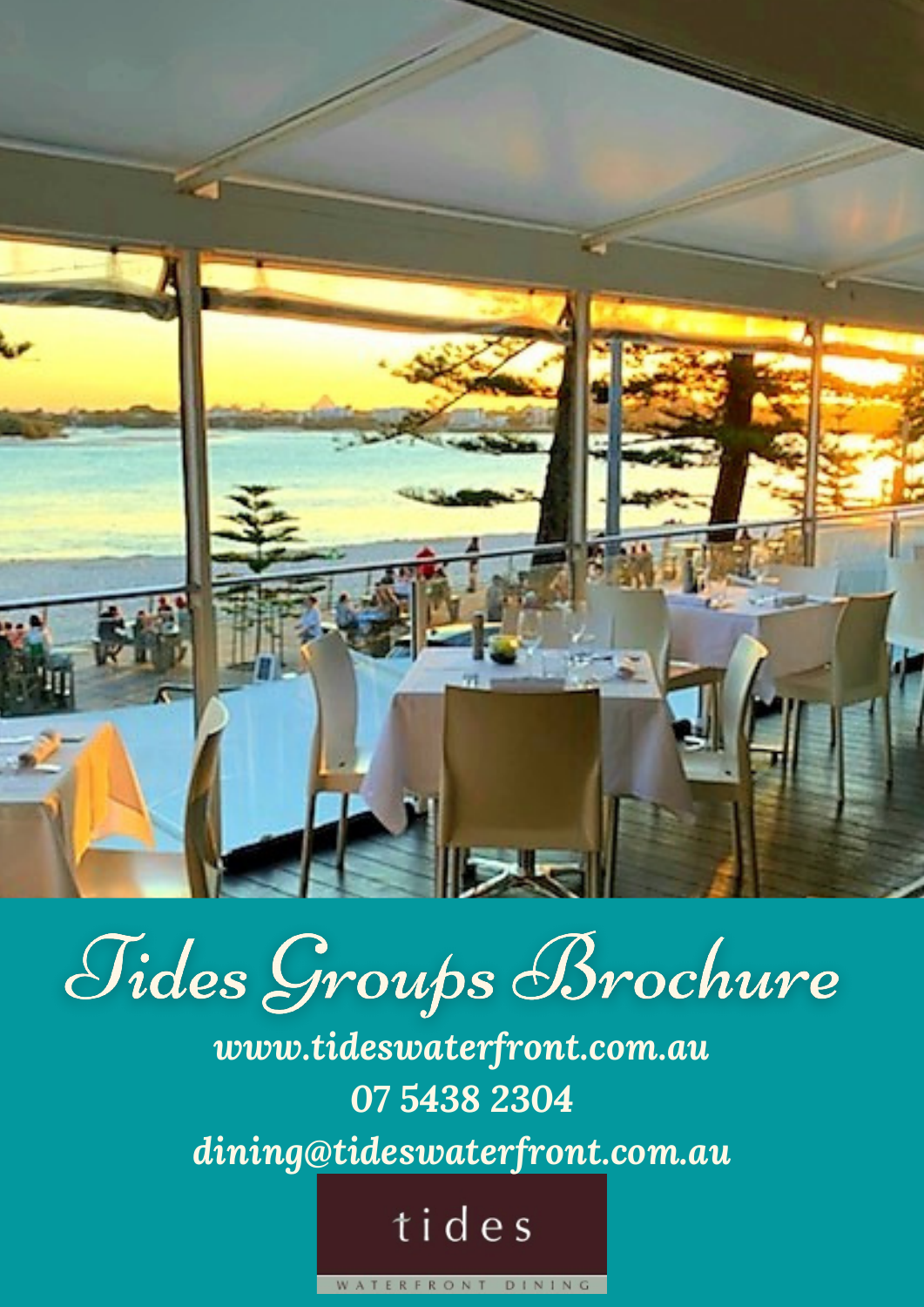## **SEMI-PRIVATE SPACE HIRE**

#### Would you prefer your group to have a semi-private area separate from the rest of our diners?

Tides waterfront dining can offer our Minchinton Balcony as a semi-private hire for smaller functions whether it be a cocktail function for 40, 3 course meal for 20-30 or small degustation for 10 guests, the choice is yours. Boasting 180-degree water views from the Pacific Ocean, down the picturesque sunsets over the Glass House Mountains. It truly is a magical spot that needs to be seen for yourself.

This space is designed for your exclusive use and the hire charge for this includes:

- *all consultations leading up to your event*
	- *exclusive hire of the Minchinton Balcony space*
- *temporary room dividers and door closures to the restaurant for privacy*

*staff & facilities*

- *cake table & cake knife, linen tablecloths and napkins.*
- *Prices available upon request - please email dining@todeswaterfront.com.au*



*Please note: \$500 deposit of room hire is to be paid upon confirmation of reservation. Room hire is fully refundable up until 7 days prior to your reservation. For all other terms and conditions please refer to page 9.*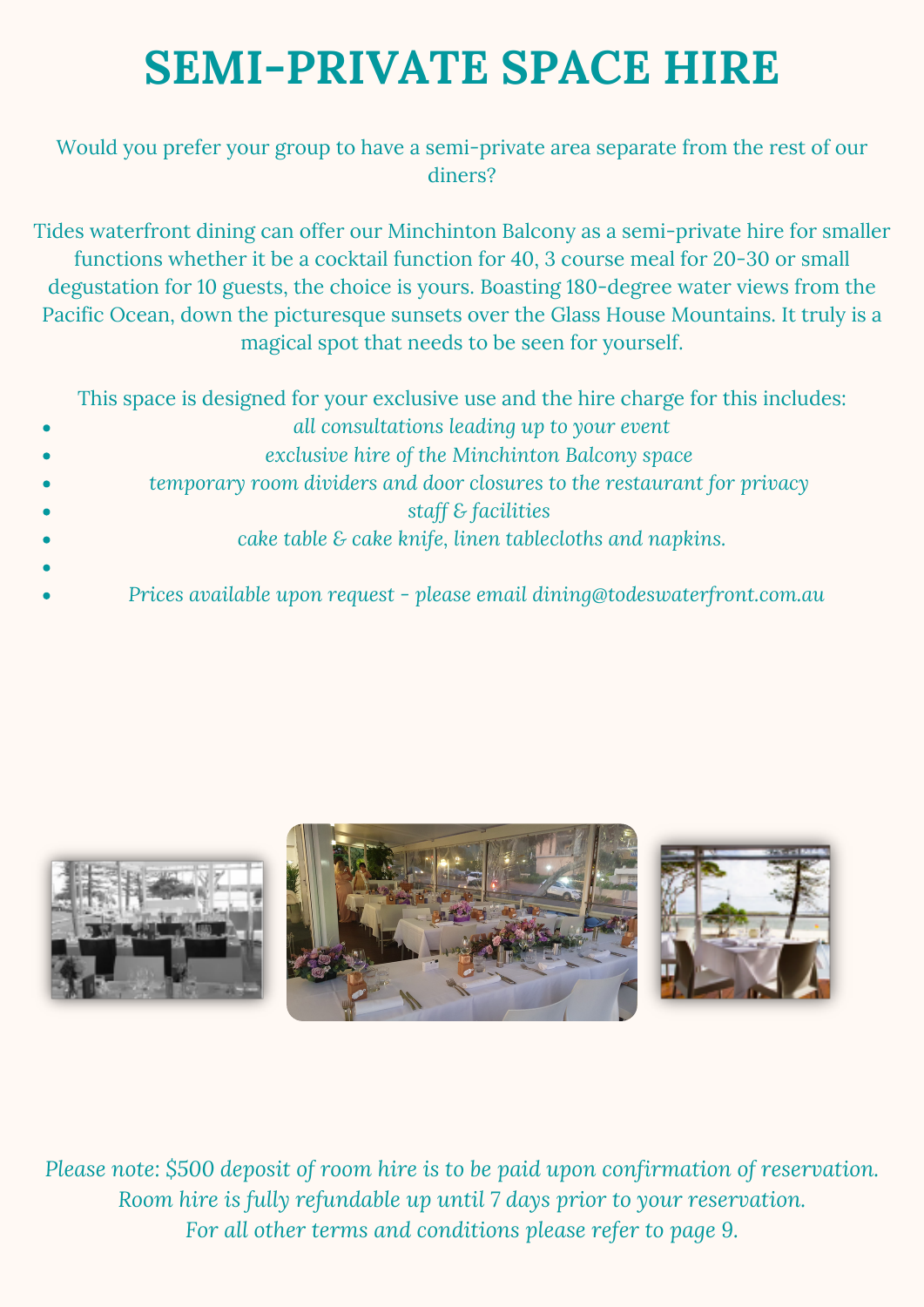# **GROUP MENU OPTIONS**

*For Groups of 12 or more we have the following options available… For Groups over 30 please select 2 dishes from each course to be served as alternate drop to the table*

> **MON-FRI LUNCH ONLY SPECIAL: (Includes a glass of house wine, local beer or soft drink) 2 COURSES \$42pp 3 COURSES \$52pp**

### **AVAILABLE LUNCH OR DINNER:**

**OPTION A: \$46per person Bread + main (Not available on Saturday dinner services)**

**OPTION B: 2 COURSES \$69per person (All guests must be on the same menu) Entrée + main or main + dessert**

**OPTION C: 3 COURSES \$80per person Entrée + main + dessert**

**GROUP SHARED GRAZING MENU MAIN COURSE ONLY \$80per person**

**2 COURSES \$95per person (Entrée + Main or Main + Dessert)**

**3 COURSES \$125per person**

Additional extras - available with any menu option

- House made bread \$4.00pp
- Canapes 3 selection \$18.00pp
- 
- Cheese selection \$6.00pp
- 

• Side dishes with mains  $$10.00 \text{ per side (from current menu)}$ • Cakeage  $\angle$  \$4.00pp (your cake served with berry coulis & ice cream)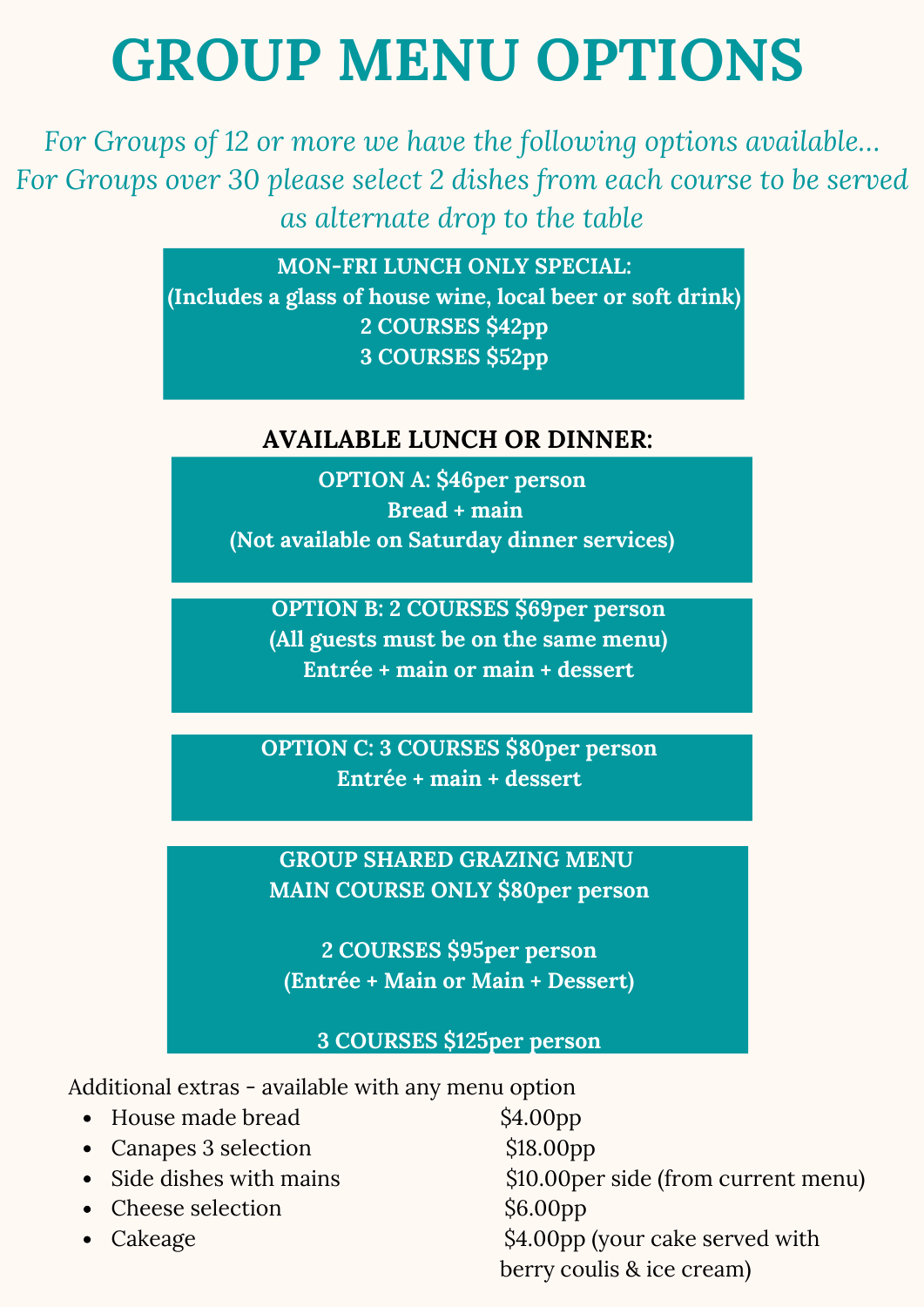## **GROUP GRAZING MENU**

*Available for lunch & dinner*

*These dishes are designed for sharing. Select one style from each course which will be placed down the centre of the table to share.*

## **ENTRÉE**

## **Chef's tasting plate**

A selection of tastes designed by our chef **Antipasto board**

A variety of cured meats, pickles, vegetables, cheese, lavosh, bread & olives

## **MAIN**

### **Seafood tower**

A selection of fresh grilled, hot & cold seafood served with 2 sides of your choice from our current menu

## **Carnivore platter**

A selection of chargrilled, roasted & fried meats served with accompanying sauces & 2 sides your choice from our current menu **Land & Sea**

A combination of the seafood tower & carnivore platter served with accompanying sauces & 2 sides of your choice from our current menu

## **DESSERT**

## **Chef's dessert board**

A delicious selection of sweet treats to share **Cheese platter**

A selection of 3 cheeses (soft, hard & blue) served with grapes, apple, dried fruit, nuts, lavosh, toasted sour dough & quince paste

*Please note: any allergies, dietaries, vegetarian & vegan options will be provided separately and individualised. The whole table must have the same number of courses.*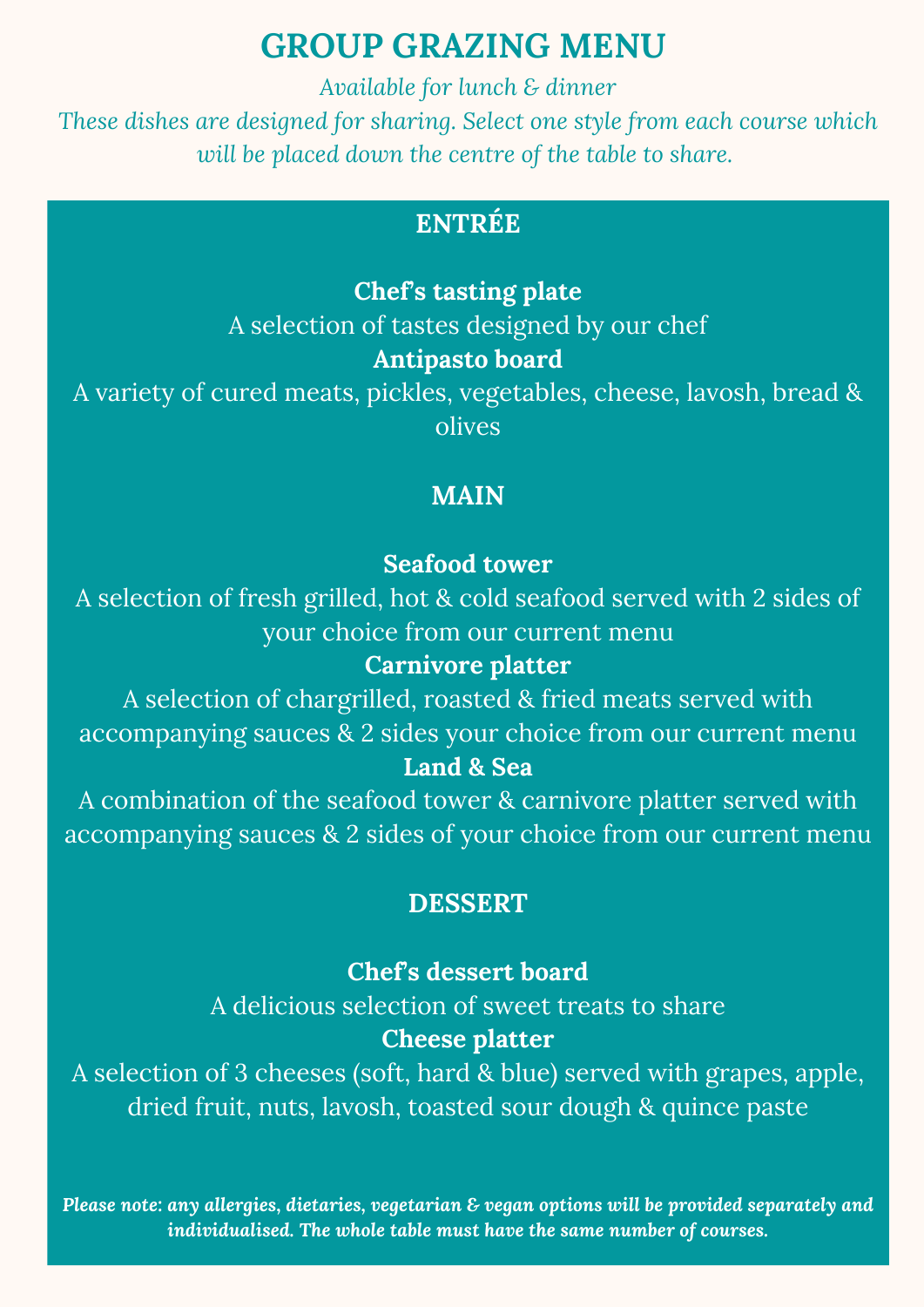## **BEVERAGES**

Tides have the following beverage options available for groups

### **1. On consumption bar tab**

Our full wine and beverage list will be available for guests and charged on consumption to one account. This must be paid as one bill

#### **2. Reduced selection of beverages tab**

You reduce the number of beverage options available to guests from our current wine list. For example, select 2 whites, 2 reds, 1 rose and 1 sparkling wine, 4 beers, basic spirits & cocktails to be available. Your function coordinator will create this menu, and this will be placed on your table.

#### **3. Individual pays**

Guests to provide Tides with a credit/debit card to hold for the duration of the event. Guests will receive an individual bar tab card which all their drinks will be charge to. Their card will be returned upon settling their bar account.

#### **4**. **Beverage packages – all guests must utilise the same option**

These can be paid individually or charged to one account. - Add on basic spirits to either package \$10per person

## **Tides ocean package**

House wines (red, white, rose, sparkling) Local beers (full strength, mid strength, light beer) Soft drinks & juices

> 2hours \$55per person 3hours \$75per person

**Tides mountain package** Premium wines (red, white, rose, sparkling) Premium beers (full strength, mid strength, light beer) Soft drinks & juices 2hours \$65per person 3hours \$85per person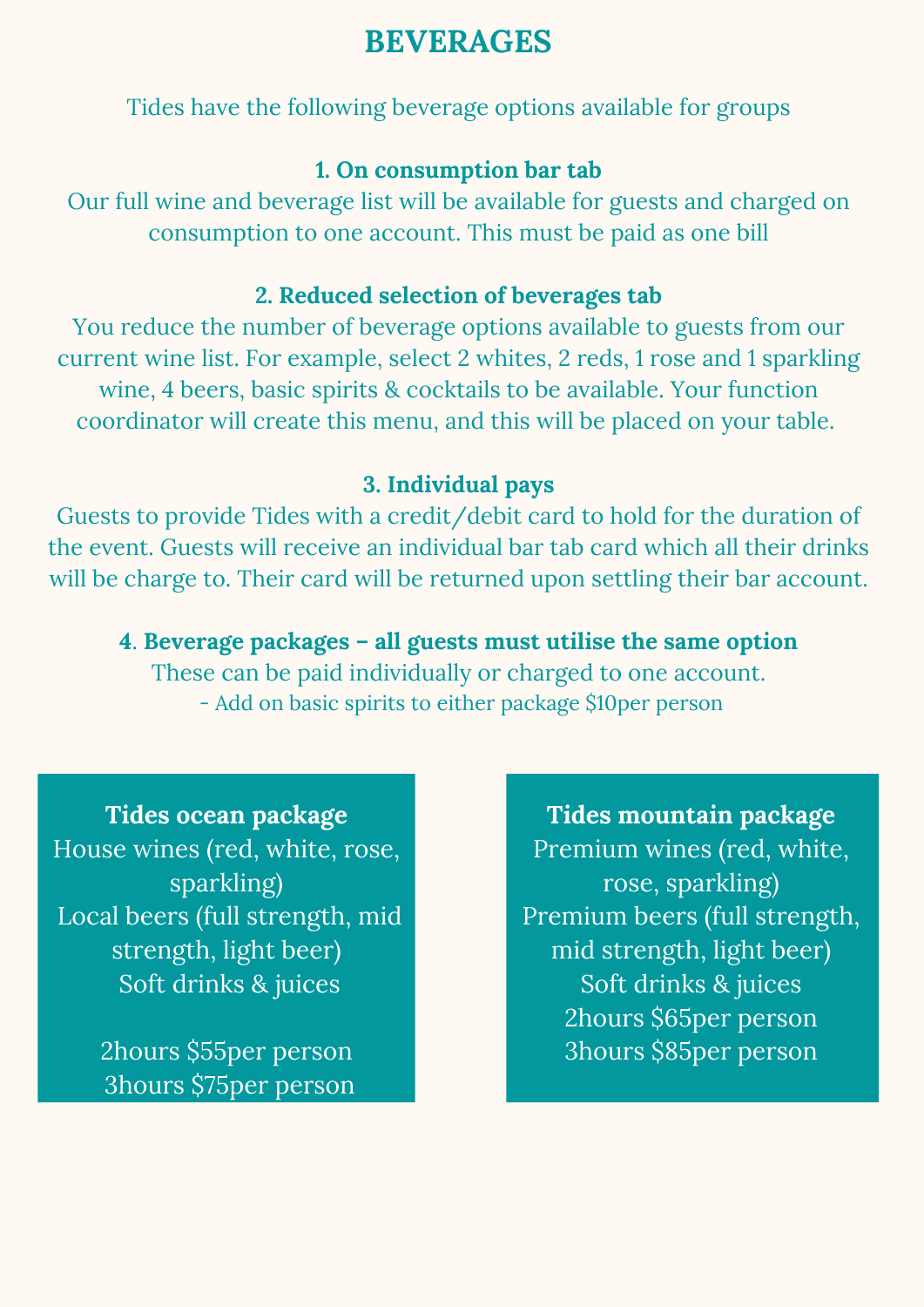## $B = -1$ ,  $\frac{1}{2}$   $\frac{1}{2}$   $\frac{1}{2}$   $\frac{1}{2}$   $\frac{1}{2}$

| <b>BOOKING FOTIN</b>                                                                                                                                                                                                           |                                       |                         |  |  |  |
|--------------------------------------------------------------------------------------------------------------------------------------------------------------------------------------------------------------------------------|---------------------------------------|-------------------------|--|--|--|
|                                                                                                                                                                                                                                |                                       |                         |  |  |  |
|                                                                                                                                                                                                                                |                                       |                         |  |  |  |
|                                                                                                                                                                                                                                |                                       |                         |  |  |  |
| BOOKING TIME PREFERRED  <br>Sat Times avail: 5.30pm, 5.45,6pm, 6.15, 6.30pm or 7.30pm, 7.45, 8pm)                                                                                                                              |                                       |                         |  |  |  |
|                                                                                                                                                                                                                                |                                       |                         |  |  |  |
| NUMBERS TOTAL:_________________________ADULTS:__________________________CHILDREN___________                                                                                                                                    |                                       |                         |  |  |  |
|                                                                                                                                                                                                                                |                                       |                         |  |  |  |
| MENU CHOICE - please circle one - if grazing please state your choices- all guests will be on the same menu                                                                                                                    |                                       |                         |  |  |  |
|                                                                                                                                                                                                                                |                                       |                         |  |  |  |
| <b>MON-FRI LUNCH</b>                                                                                                                                                                                                           | MON-FRI LUNCH.                        | <b>MON-FRI LUNCH</b>    |  |  |  |
| entree+main.                                                                                                                                                                                                                   | main+dessert.                         | <b>3course</b>          |  |  |  |
|                                                                                                                                                                                                                                |                                       |                         |  |  |  |
|                                                                                                                                                                                                                                |                                       |                         |  |  |  |
| PREMIUM GROUP MENU.                                                                                                                                                                                                            | PREMIUM GROUP MENU.                   | PREMIUM GROUP MENU      |  |  |  |
| entree+main.                                                                                                                                                                                                                   | main+dessert.                         | <b>3course</b>          |  |  |  |
|                                                                                                                                                                                                                                |                                       |                         |  |  |  |
| <b>GRAZING MAIN</b>                                                                                                                                                                                                            | <b>GRAZING 2 COURSE</b>               | <b>GRAZING 3 COURSE</b> |  |  |  |
| <b>COURSE ONLY</b>                                                                                                                                                                                                             |                                       | course 1_______________ |  |  |  |
| which main?                                                                                                                                                                                                                    | course 2 and the course of the course |                         |  |  |  |
|                                                                                                                                                                                                                                |                                       | course 3                |  |  |  |
|                                                                                                                                                                                                                                |                                       |                         |  |  |  |
| SEMI PRIVATE HIRE? YES / NO                                                                                                                                                                                                    |                                       |                         |  |  |  |
| EXTRA REQUESTS AND THE RESERVE TO A RESERVE THE RESERVE TO A RESERVE THE RESERVE TO A RESERVE THE RESERVE TO A RESERVE THE RESERVE THAT A RESERVE THAT A RESERVE THAT A RESERVE THAT A RESERVE THAT A RESERVE THAT A RESERVE T |                                       |                         |  |  |  |
|                                                                                                                                                                                                                                |                                       |                         |  |  |  |
|                                                                                                                                                                                                                                |                                       |                         |  |  |  |
| DIETARY REQUIREMENTS                                                                                                                                                                                                           |                                       |                         |  |  |  |
|                                                                                                                                                                                                                                |                                       |                         |  |  |  |

| DRINKS-please circle one    |                                                                                                                                                                                                                                |        |                                                                                                                |
|-----------------------------|--------------------------------------------------------------------------------------------------------------------------------------------------------------------------------------------------------------------------------|--------|----------------------------------------------------------------------------------------------------------------|
|                             | on consumption tab   reduced selection tab   individual pays.   Ocean package 2hrs                                                                                                                                             |        |                                                                                                                |
|                             | Ocean package 3hrs.   Mountain package 2 hrs.   Mountain package 3 hrs                                                                                                                                                         |        |                                                                                                                |
|                             | TO SECURE YOUR BOOKING WE REQUIRE A \$10DEPOSIT PER PERSON OR \$500 FOR DEPOSIT                                                                                                                                                |        |                                                                                                                |
|                             | <b>FOR SEMI-PRIVATE HIRE</b>                                                                                                                                                                                                   |        |                                                                                                                |
| PAYMENT METHOD: CASH   CARD |                                                                                                                                                                                                                                |        |                                                                                                                |
|                             | CARDHOLDER NAME                                                                                                                                                                                                                |        | PH: __________________________                                                                                 |
|                             | CARD NUMBER: The contract of the contract of the contract of the contract of the contract of the contract of the contract of the contract of the contract of the contract of the contract of the contract of the contract of t |        | EXPIRY: The Manufacturer of the Manufacturer of the Manufacturer of the Manufacturer of the Manufacturer of th |
|                             | CVV: AMOUNT TO BE CHARGED:\$                                                                                                                                                                                                   |        |                                                                                                                |
|                             |                                                                                                                                                                                                                                | EMAIL: |                                                                                                                |